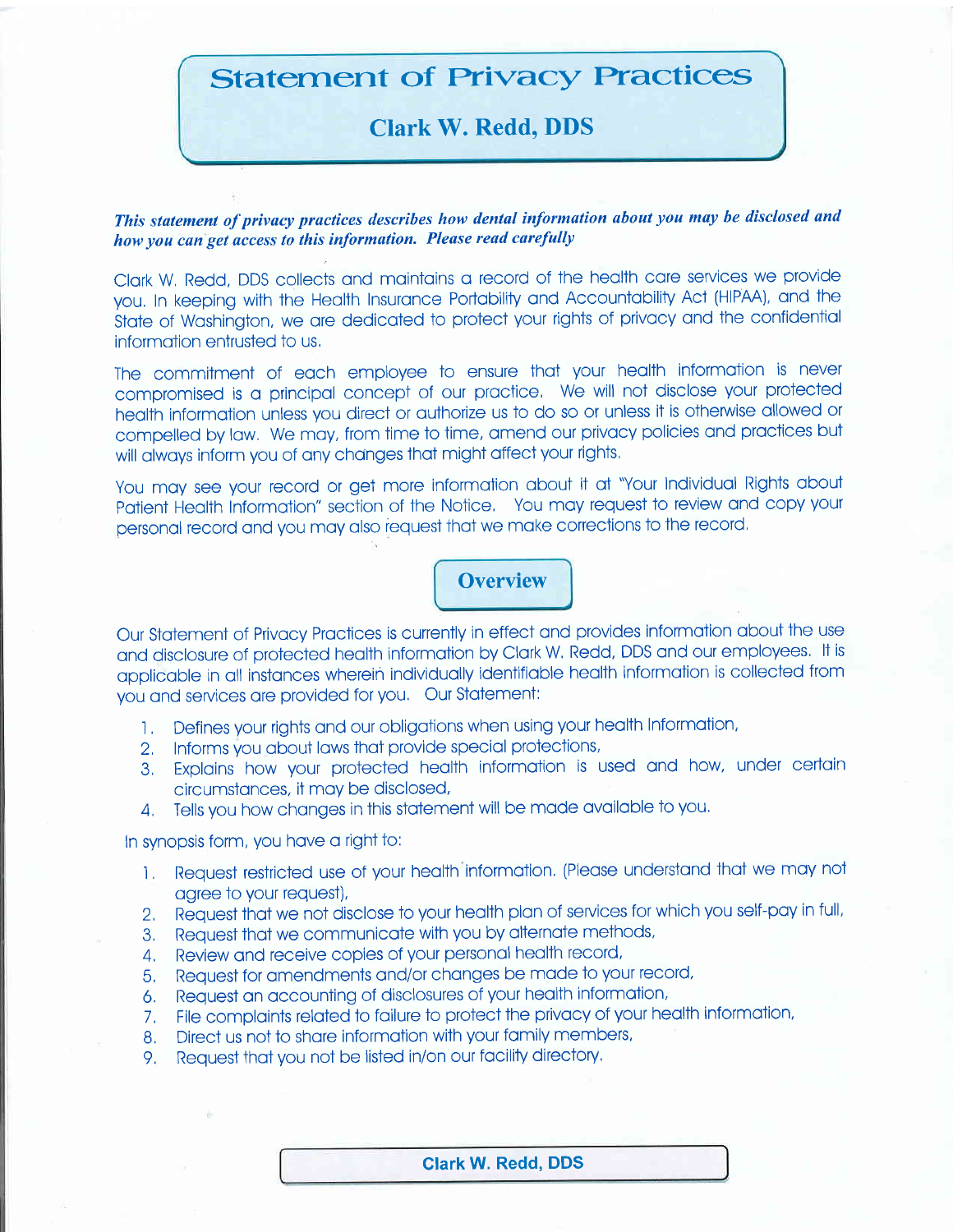#### Protected Healthcare Information

It is important that you know not only that we limit requests for your personal information to that needed to provide quolity heolth core, implement poyment octivities, ond conduct normol heolth proctice operotions, but understond whot "Protected Heolthcore Informotion" is, This may include your name, address, telephone number(s), Social Security Number, employment data, dental history, health records, and/or any personal information that is unique to you,

While most of the information will be collected from you, we may obtain information from third parties if it is deemed necessary. Regardless of the source, your personal information will olwoys be protected to the full extent of the low,

### Protecting your Personal Healthcare Information

We use and disclose the information we collect from you only as allowed by the HIPAA and the state of Washington. This includes when it is used and disclosed to perform treatment, obtain poyment, ond conduct operotionol octivities, Your personol heolth informotion will never be otherwise given to onyone - even fomily members - without your written consent, You, of course, may give written authorization for us to disclose your information to anyone you choose, for onv purpose,

Our Stotement of Privocy Proctices opplies to oll personol heolth informotion collected or creoted bv Clork W, Redd, DDS or received from outside heolthcore providers, This informotion moy identify you, relote to your post, present or future physicol or mentol condition, the core provided, or ony reference to poyment for your heolth core,

For example, protected health information includes symptoms, test results, diagnoses, health information from other providers, as well as billing and payment information relating to these services. This information is protected because it is often part of your health or dental record, which we can use as:

- 1. A method of communication among health professionals who contribute to your care,
- 2, A legol record describing the core you received,
- 3 A meons by which you con verify thot services billed were provided,
- 4, A tool to educote heolth professionols,
- 5, A source of doto for dentol reseorch,
- 6, A source of informotion for public heolth officiols,
- A source of informotion for focility plonning,
- 8, A tool to ossess ond improve the core we provide,
- Y, A method by which we con provide o better understonding of your record,
- 10, A method by which we con ensure your record's occurocy,
- il, A system to ossist you to more cleorly understond the circumstonces ond condiiions in ond by which others moy hove occess to your personol informotion,
- 12, A tool for us to make more informed decisions when authorizing disclosures to others,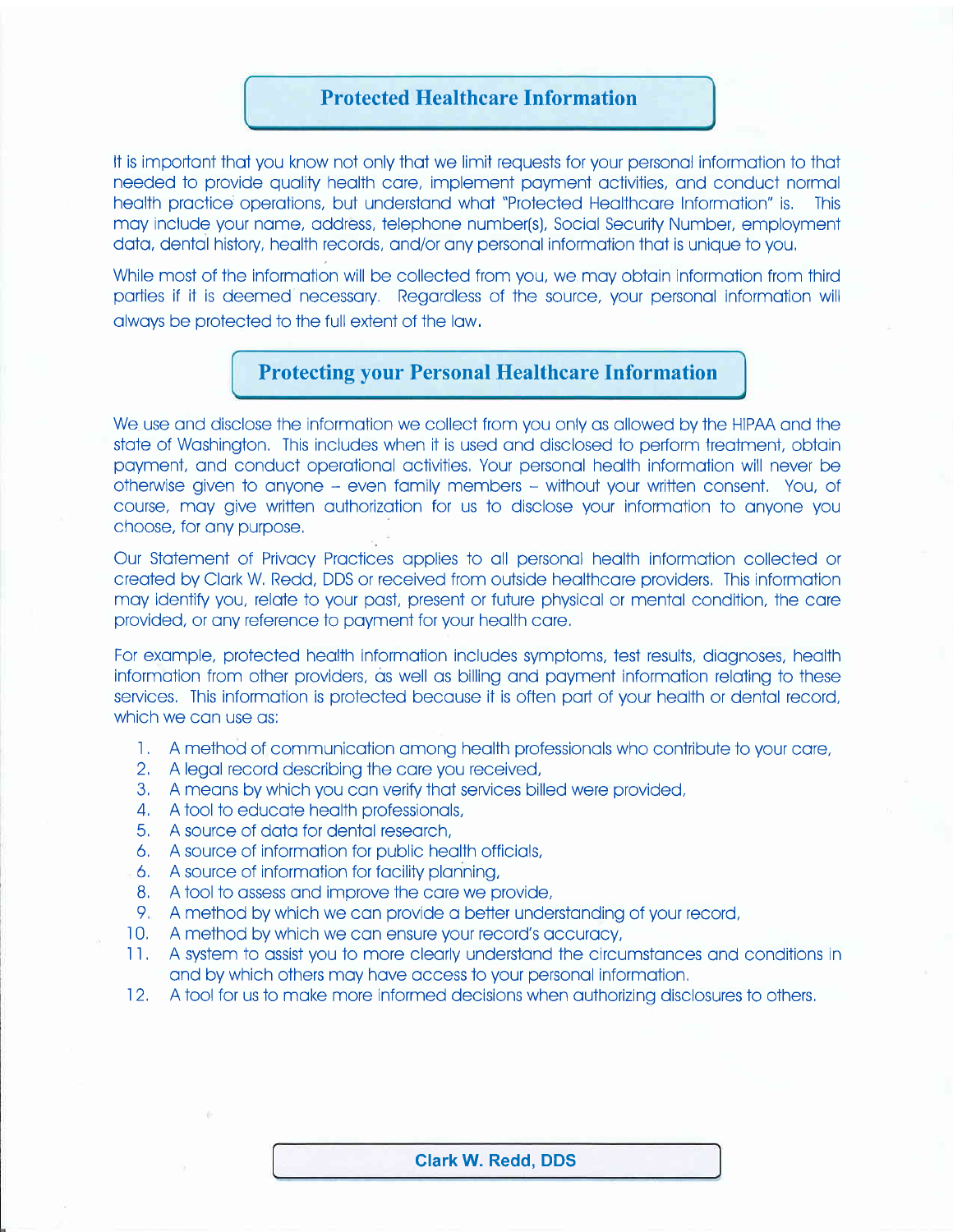# Use and Disclosure of your Protected Health Information - Without vour Authorization

As stoted obove we moy, under ollowed circumstonces use ond disclose protected heolth informotion (PHl) without your specific outhorizotion, Exomples of such instonces ore included below:

**Treatment:** We may use and disclose your PHI to provide treatment. For example, we can:

- 1. Use Vour informotion to find out whether cerloin tests, theropies, ond medicines should be ordered,
- 2. Provide your information to staff members to better understand what your healthcare needs ore how to evoluote your response to treotment,
- 3. Disclose your PHI to onother one of your treotment providers in order to provide you with the best possible health care.

**Payment:** We may use your health information for payment purposes. Such instances may include:

- 
- 1. Preparation of claims for payment of services,<br>2. Billing your insurance directly, including information that identifies you, as well as your diognosis, the procedures performed, ond supplies used so thot we con be poid for the treotment provided,
- 3. Collection activities (if necessary) to obtain payment for services,

**Health Care Operations:** We may use and disclose your health information to support the doilv octivities reloted to heolth core, Exomoles include:

I, Use and disclosure to monitor and improve our health services.<br>It is use by authorized staff to review at portions of your record to perform administrative octivities,

**Train Staff and Students:** We may use and disclose your information to teach and train staff how to review patient health information.

**Contact You for Information:** Your PHI may also be used to contact you, In example, we may call you or send you a letter to remind you about your appointment, provide test results, inform you about treatment options, or advise you about other health-related benefits and services.

**Business Associates.** Your PHI may be used by Clark W, Redd, DDS and disclosed as needed to individuals, organizations, or companies to comply with our legal obligations described in this Notice, An exomple is disclosure of your PHI to consultonts, ottorneys, or third poriies to ossist in our business octivities, All such entiiies must sign o Business Associote Agreement to protect the confidentiality of your private information,

#### Additional Uses and Disclosures

We also use and disclose your information to enhance health care services, protect patient sofety, sofeguord public heolth, ensure thot our focilities ond stoff comply with government and accreditation standards, and when otherwise compelled or allowed by law. For example, we provide or disclose informotion:

Glark W. Redd, DDS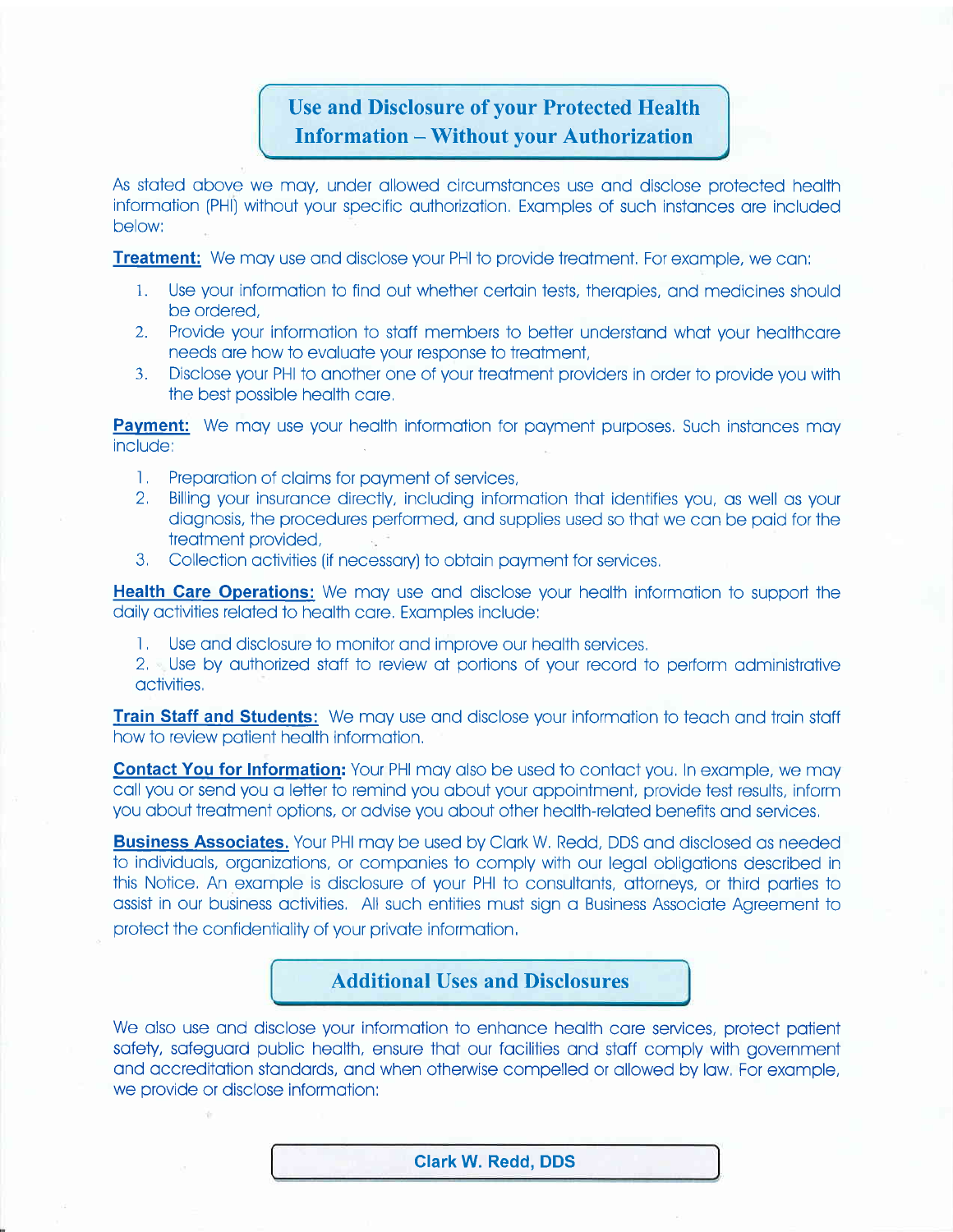- 1. About FDA-regulated drugs and devices to the U.S. Food and Drug Administration.
- 2. To government oversight agencies with data for health oversight activities such as auditing or licensure.
- 3. To public health authorities with information on communicable diseases and vital records.
- 4. To your employer, findings relating to the evaluation of work-related illnesses or injuries.
- 5. To workers' compensation agencies and self-insured employers for work-related illness or injuries.
- 6. To appropriate government agencies when we suspect abuse or neglect.
- 7. To appropriate agencies or persons when we believe it necessary to avoid a serious threat to health or safety or to prevent serious harm.
- 8. To organ procurement organizations to coordinate organ donation activities.
- 9. To law enforcement when required or allowed by law, including the Office of Civil Rights to conduct OCR investigations..
- 10. For court order or lawful subpoena.
- 11. To coroners, medical examiners, and funeral directors.
- 12. To government officials when required for specifically identified functions such as national security.
- 13. When otherwise required by law, such as to the Secretary of the United States Department of Health and Human Services for purposes of determining compliance with our obligations to protect the privacy of your health information.
- 14. If you are a member of the armed forces, we may release dental information about you as required by military command authorities. We may also release dental information about foreign military personnel to the appropriate foreign military authority.

#### **Your Rights to Object**

**Disclosure to Family, Friends, or Others.** You may object to our disclosing your general health condition ("aood", "fair", "critical", etc.) to an individual, or individuals, you have identified who have an active interest in your care, payment for your health care, or who may need to notify others about your general condition, location, or death. If you do not so indicate, we will use our best professional judament to provide relevant protected health information to your family member, friend, or another identified person.

## **Use and Disclosures Requiring your Authorization**

Our offices and electronic systems are secure from unauthorized access and our employees are trained to make certain that the confidentiality of your records is always protected. Our privacy policy and practices apply to all former, current, and future patients, so you can be confident that your protected health information will never be improperly disclosed or released.

Other than the uses and disclosures described above, we will not use or disclose your protected health information without your written authorization. You may revoke your written authorization, at any time unless prohibited by law, or disclosure is required for us to obtain payment for services already provided, or we have otherwise relied on the authorization.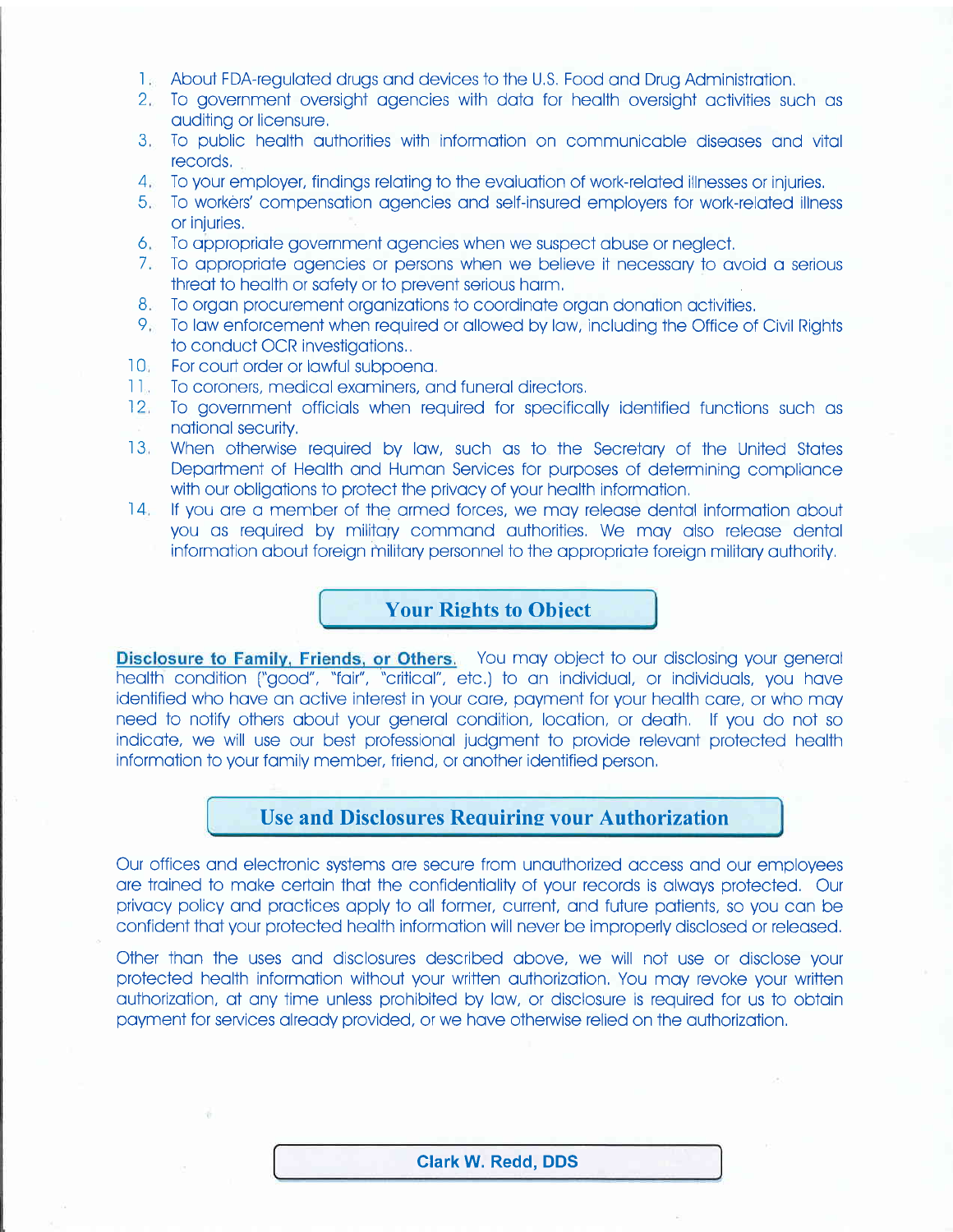## **Additional Protection of Your Patient Health Information**

Special state and federal laws apply to certain classes of patient health information. For example, additional protections may apply to information about sexually transmitted diseases, drug and alcohol abuse treatment records, mental health records, and HIV/AIDS information. When required by law, we will obtain your authorization before releasing this type of information.

## **Your Individual Rights about Patient Health Information**

You may contact Clark W. Redd, DDS to exercise your rights related to the use and disclosure of your protected health information. You may contact us at:

#### **Clark W. Redd. DDS** 6808 - 220th Street SW, Suite 301 **Mountlake Terrace, Washington 98043** Attn: Dr. Redd 425-670-3995

Your specific rights are listed below and include:

1. The right to request restricted use: You may request in writing that we not use or disclose your information for treatment, payment, and/or operational activities except when authorized by you, when required by law, or in emergency circumstances. We are not legally required to agree to your request. If you request that we restrict the use of your private information, we will provide you with written notice of our decision about your request.

The right to request non-disclosure to health plans: You have the right to request in  $2<sub>1</sub>$ writing that health care items or services for which you self-pay for in full in advance of your visit not be disclosed to your health plan.

The right to receive confidential communications: You have the right to request that  $3<sub>1</sub>$ we communicate with you about dental matters in a particular way or at a certain location. For example, you can ask that we only contact you at work or by mail. To request confidential communications, you must make your request in writing to the address above. We will grant all reasonable requests. Your request must specify how or where you wish to be contacted.

The right to inspect and receive copies: In most cases, you have the right to inspect  $\mathcal{A}_{\cdot}$ and receive a copy of certain health care information including certain dental and billing records. If you request a copy of the information, we may charge a fee for the costs of copying, mailing or other supplies associated with your request.

5. The right to request an amendment to your record: If you believe that information in your record is incorrect or that important information is missing, you have the right to request in writing that we make a correction or add information. In your request for the amendment, you must give a reason for the amendment. We are not required to garee to the amendment of your record, but a copy of your request will be added to your record.